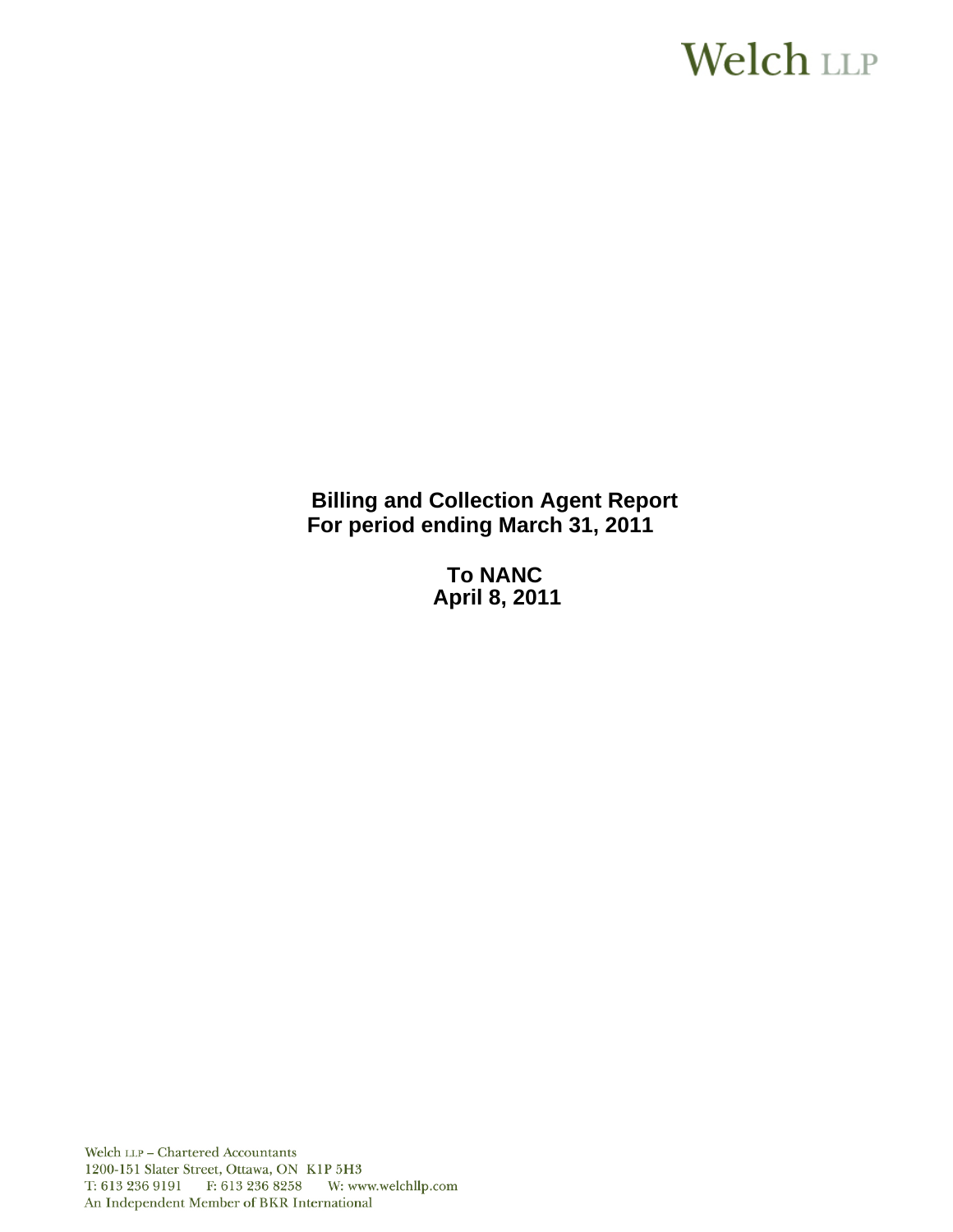# **NANPA FUND STATEMENT OF FINANCIAL POSITION March 31, 2011**

| <b>Assets</b><br>Cash Balance in bank account                                                                                                              |               | \$ | 2,001,942    |
|------------------------------------------------------------------------------------------------------------------------------------------------------------|---------------|----|--------------|
| Receivable from US Carriers<br>Receivable from Canada<br>Receivable from Caribbean countries<br>Receivables forwarded to FCC for collection (Over 90 days) |               |    |              |
| Allowance for uncollectible accounts                                                                                                                       | (416,700)     |    | 187,901      |
| Prepaid maintenance contract                                                                                                                               |               |    | <u>1,141</u> |
| <b>Total assets</b>                                                                                                                                        |               |    | 2,190,984    |
| Less: Accrued liabilities (see below for makeup)                                                                                                           |               |    | (369, 084)   |
| <b>Fund balance</b>                                                                                                                                        |               | S  | 1,821,900    |
| Makeup of Accrued Liabilities (see following page for additional details)                                                                                  |               |    |              |
| <b>Welch LLP</b>                                                                                                                                           | 22,784        |    |              |
| <b>NEUSTAR Pooling 1K Block Pooling Expenses</b>                                                                                                           | 205,257       |    |              |
| <b>NEUSTAR Admin Expenses</b>                                                                                                                              | 130,934       |    |              |
| Data Collection Agent - USAC                                                                                                                               | 10,109        |    |              |
|                                                                                                                                                            | \$<br>369,084 |    |              |

**\*\*\*\*\*\*\*\*\*\*\*\*\*\*\*\*\*\*\*\*\*\*\*\*\*\*\*\*\*\*\*\*\*\*\*\*\*\*\*\*\*\*\*\*\*\*\*\*\*\*\*\*\*\*\*\*\*\*\*\*\*\*\*\*\*\*\*\*\*\*\*\*\*\*\*\*\***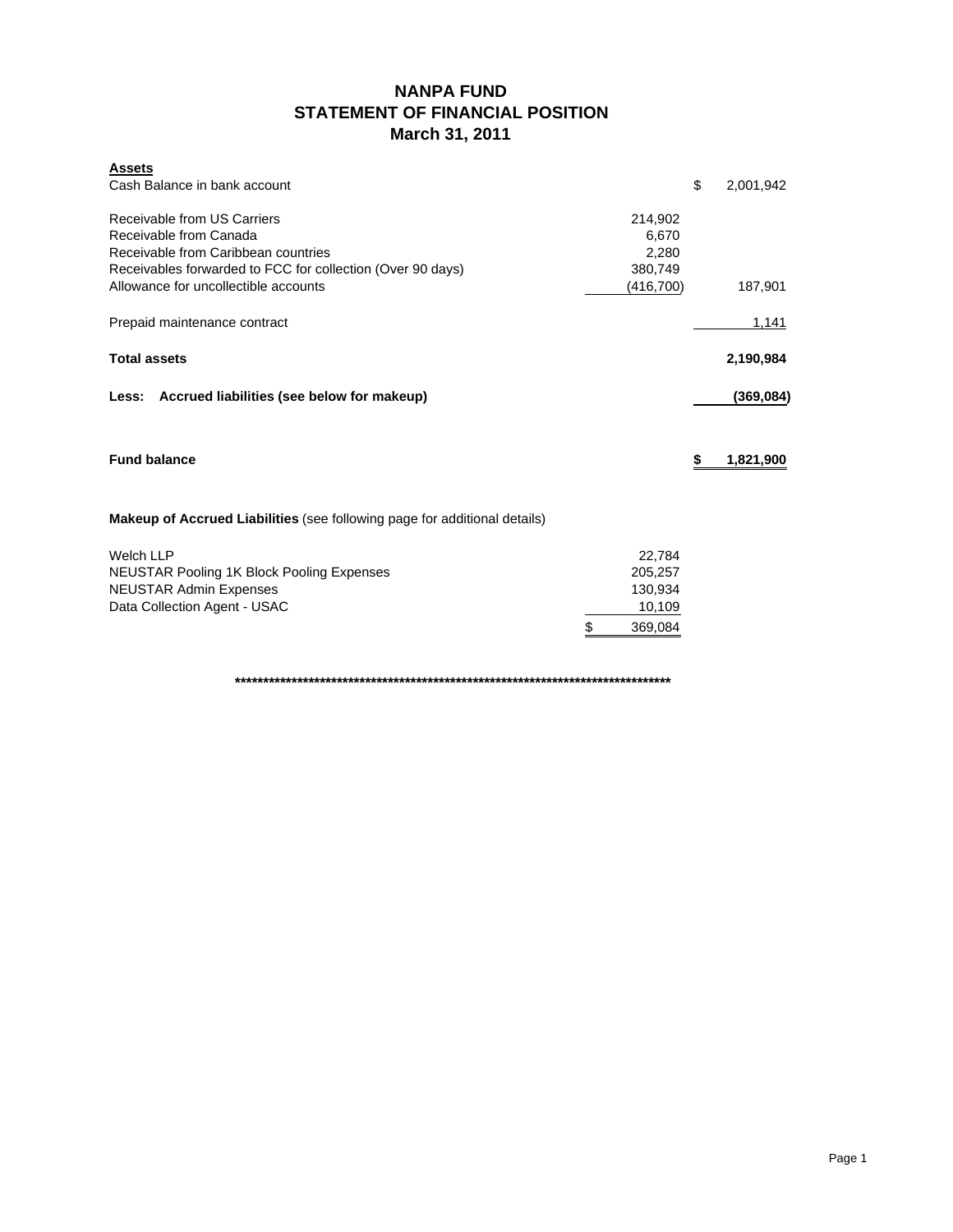#### **NANPA FUND FORECASTED STATEMENT OF CHANGES IN FUND BALANCEJULY 2010 TO JUNE 2011**

|                                                                            |            | <b>Actual</b>    |                          |                          |                 |                          |                 |                 |                          |                                   |                          | <b>Budgeted</b>                   |                          |                          |                   | Variance between                               |  |
|----------------------------------------------------------------------------|------------|------------------|--------------------------|--------------------------|-----------------|--------------------------|-----------------|-----------------|--------------------------|-----------------------------------|--------------------------|-----------------------------------|--------------------------|--------------------------|-------------------|------------------------------------------------|--|
|                                                                            |            | <b>Jul-10</b>    | Aug-10                   | Sep-10                   | Oct-10          | <b>Nov-10</b>            | Dec-10          | $Jan-11$        | Feb-11                   | <b>Mar-11</b>                     | Apr-11                   | Mav-11                            | $Jun-11$                 | <b>Total</b>             | <b>Budget</b>     | forecasted balance at<br>June 30/11 and budget |  |
| Revenue                                                                    |            |                  |                          |                          |                 |                          |                 |                 |                          |                                   |                          |                                   |                          |                          |                   |                                                |  |
| <b>International Contributions</b><br>Canada<br>Caribbean countries        | (1)<br>(1) | 13,339<br>16,403 | 6,670<br>$\sim$          | 6,670<br>$\sim$          | 6,670           | 6,670<br>$\sim$          | 6,670           | 6,670           | 6,670<br>$\sim$          | 6,669<br>$\overline{\phantom{a}}$ | 6,669<br>$\sim$          | 6,669<br>$\overline{\phantom{a}}$ |                          | 80,036<br>16,403         | 80,036<br>16,403  |                                                |  |
| <b>Total International Contributions</b>                                   |            | 29.742           | 6,670                    | 6,670                    | 6,670           | 6,670                    | 6,670           | 6,670           | 6,670                    | 6,669                             | 6.669                    | 6.669                             |                          | 96.439                   | 96.439            |                                                |  |
| Domestic Contributions - US carriers                                       | (1)        | 2,241,497        | 179,293                  | 188,748                  | 186,209         | 186,448                  | 187,670         | 186,515         | 187,469                  | 187,247                           | 187,629                  | 187,629                           |                          | 4,106,354                | 4,034,718         | 71,636                                         |  |
| Late filing fees for Form 499A                                             | (2)        | 100)             | 9,700                    | 1,600.00                 | 200.00          | 2,600                    | 600)            | 2,100           | 500)                     | 300)                              |                          |                                   | 115,000                  | 100,900                  | 115,000           | 14,100                                         |  |
| nterest income                                                             | (3)        | 1,128            | 1,267                    | 1,439                    | 1,062           | 979                      | 1,092           | 795             | 504                      | 449                               | 1,000                    | 1,000                             | 1,000                    | 11,715                   | 12,000            | 285                                            |  |
| <b>Total revenue</b>                                                       |            | 2,272,267        | 177,530                  | 198,457                  | 194.141         | 191.497                  | 194,832         | 191,880         | 194.143                  | 194,065                           | 195.298                  | 195,298                           | 116,000                  | 4,315,408                | 4,258,157         | 57,251                                         |  |
| Expenses                                                                   |            |                  |                          |                          |                 |                          |                 |                 |                          |                                   |                          |                                   |                          |                          |                   |                                                |  |
| <b>NANPA Administration</b>                                                | (4), (7)   | 139,465          | 130,353                  | 130,041                  | 186,342         | 131,742                  | 141,617         | 128,968         | 131,075                  | 130,934                           | 131,000                  | 131,000                           | 131,000                  | 1,643,537                | 1,667,000         | 23,463)                                        |  |
| 1K Block Pooling Administration                                            | (4), (8)   | 188,498          | 186,932                  | 194,735                  | 185,365         | 199,247                  | 185,365         | 185,365         | 185,365                  | 205,257                           | 185,365                  | 185,365                           | 185,365                  | 2,272,224                | 2,229,082         | 43,142                                         |  |
| pANI                                                                       | (9)        |                  | $\overline{\phantom{a}}$ |                          |                 | $\overline{\phantom{a}}$ |                 |                 | $\overline{\phantom{a}}$ | $\sim$                            | 100,000                  | 50,000                            | 50,000                   | 200,000                  | 200,000           |                                                |  |
| <b>Billing and Collection</b><br>Welch LLP<br><b>Data Collection Agent</b> | (4)<br>(5) | 21,359<br>3.707  | 20,100<br>3,636          | 20,100<br>3.706          | 20,100<br>4,289 | 20,100<br>7,193          | 20,100<br>6,704 | 20,100<br>9,806 | 22,784<br>3,419          | 22,784<br>5,609                   | 22,794<br>4.500          | 22,794<br>4,500                   | 22,794<br>4,500          | 255,909<br>61,569        | 238,800<br>54,000 | 17,109<br>7,569                                |  |
| <b>Annual Operations Audit</b>                                             | (6)        |                  | $\sim$                   | 36,000                   | $\sim$          | $\sim$                   |                 | $\sim$          | $\sim$                   | $\overline{\phantom{a}}$          | $\overline{\phantom{a}}$ |                                   |                          | 36,000                   | 36,000            |                                                |  |
| <b>Bank Charges</b>                                                        | (10)       | 1,426            | 4,170                    | 1,741                    | 1,605           | 1,867                    | 1,670           | 1,393           | 2,056                    | 1,398                             |                          |                                   |                          | 17,326                   | $\sim$            | 17,326                                         |  |
| <b>Carrier Audits</b>                                                      | (11)       |                  | $\overline{\phantom{a}}$ | $\overline{\phantom{a}}$ |                 | $\overline{\phantom{a}}$ |                 |                 | $\overline{\phantom{a}}$ |                                   |                          |                                   |                          | $\overline{\phantom{a}}$ | 700,000           | 700,000)                                       |  |
| Bad debt expense                                                           | (12)       | 44,293           | 9,977)                   | 3,473                    | 20,280.00       | 6,614)                   |                 | 1,831)          | $\sim$ $-$               | 4,700                             |                          |                                   | $\overline{\phantom{a}}$ | 47,378                   |                   | 47,378                                         |  |
| <b>Total expenses</b>                                                      |            | 398,748          | 335.214                  | 382,850                  | 417,981         | 353,535                  | 355,456         | 343,801         | 344,699                  | 370,682                           | 443,659                  | 393,659                           | 393,659                  | 4,533,943                | 5,124,882         | (590,939                                       |  |
| Net revenue (expenses)                                                     |            | 1,873,519        | 157,684) (               | 184,393)                 | 223,840)        | 162,038)                 | 160,624)        | 151,921) (      | 150,556)                 | 176,617)                          | 248,361)                 | 198,361) (                        | 277,659)                 | $218,535$ )              | 866,725)          | 648,190                                        |  |
| Opening fund balance                                                       |            | 1,316,054        | 3,189,573                | 3,031,889                | 2,847,496       | 2,623,656                | 2,461,618       | 2,300,994       | 2,149,073                | 1,998,517                         | 1,821,900                | 1,573,539                         | 1,375,178                | 1,316,054                | 1,366,725         | 50,671                                         |  |
| <b>Closing fund balance</b>                                                |            | 3,189,573        | 3,031,889                | 2,847,496                | 2,623,656       | 2,461,618                | 2,300,994       | 2,149,073       | 1,998,517                | 1,821,900                         | 1,573,539                | 1,375,178                         | 1,097,519                | 1,097,519                | 500,000           | 597,519                                        |  |
| Fund balance makeup:<br>Contingency                                        |            | 500,000          | 500.000                  | 500,000                  | 500,000         | 500,000                  | 500,000         | 500,000         | 500,000                  | 500,000                           | 500,000                  | 500,000                           | 500,000                  | 500,000                  | 500,000           |                                                |  |
| Surplus                                                                    |            | 2.689.573        | 2,531,889                | 2.347.496                | 2,123,656       | 1,961,618                | 1.800.994       | 1.649.073       | 1.498.517                | 1,321,900                         | 1,073,539                | 875,178                           | 597.519                  | 597.519                  | $\sim$            |                                                |  |
|                                                                            |            | 3.189.573        | 3.031.889                | 2.847.496                | 2.623.656       | 2.461.618                | 2.300.994       | 2.149.073       | 1.998.517                | 1.821.900                         | 1.573.539                | 1.375.178                         | 1.097.519                | 1.097.519                | 500,000           |                                                |  |

#### **Assumptions: Reconciliation of Forecast at June 30, 2011 to Budget**

| (1) The US carrier contributions for the period from July 2010 to June 2011 and the International contributions are based upon actual billings.                                                                           | Budgeted fund balance at June 30/11 - contingency                                      | 500,000   |
|---------------------------------------------------------------------------------------------------------------------------------------------------------------------------------------------------------------------------|----------------------------------------------------------------------------------------|-----------|
| (2) These fees represent the \$100 late filing fee charged to those companies that do not file the Form 499A by the due date.                                                                                             | Decrease in fund balance between budget period (February 2010) and June 2010           | (50, 671) |
| (3) Interest income projections are estimates                                                                                                                                                                             | Additional billings over estimate from budget                                          | 71,636    |
| (4) The expense for 1K Block Pooling is based on the contract in force.<br>The cost of NANPA Administration is based on contract in force until July 8, 2011.                                                             | Late filing fees (reversal) for Form 499A - 2009                                       | (14, 100) |
| The cost of B&C Agent is based on the interim contract with Welch LLP in force until July 31, 2011.                                                                                                                       | Additional interest earned to date compared to budget                                  | (285)     |
| (5) The expense for the Data Collection Agent is based on estimate of costs by USAC for the 2010 calendar year.                                                                                                           | NANP Admin - difference between budget and actual contract awarded after budget period | 32,619    |
| (6) The cost for the annual operations audit performed by Ernst & Young is \$36,000.                                                                                                                                      | NANP Admin - change orders issued                                                      | (9, 156)  |
| (7) No commentary for April                                                                                                                                                                                               | Additional billings from B & C Agent due to renewal of contract                        | (17, 109) |
| (8) No commentary for April.                                                                                                                                                                                              | Data Collection fees - Adiustment to actual from budget                                | (7, 569)  |
| (9) Interim p-ANI administration is now covered under the new Pooling contract. \$200,000 has been allowed for the cost of permanent pANI in 2010/11. A change order was submitted to the FCC at the end<br>January 2011. | Bad debts not budgeted for                                                             | (47, 378) |
| (10) Bank fees are an expense to the Fund as per the new interim contract for the Billing and Collection Agent effective April 1, 2010.                                                                                   | Pooling change orders                                                                  | (43, 142) |
| (11) The budget allowed \$700,000 for carrier audits. The FCC has indicated that this will not be spent this funding year.                                                                                                | Carrier audits that will not be performed                                              | 700,000   |
| (12) The allowance covers all accounts considered potentially uncollectible at March 31, 2011. This will be covered by the contingency allowance.                                                                         | Permanent pANi that will not be expended prior to June 30th.                           |           |
|                                                                                                                                                                                                                           | Bank fees to be covered by Fund under new B&C Agent contract                           | (17, 326) |
|                                                                                                                                                                                                                           | Forecasted Fund balance at June 30/11                                                  | 1,097,519 |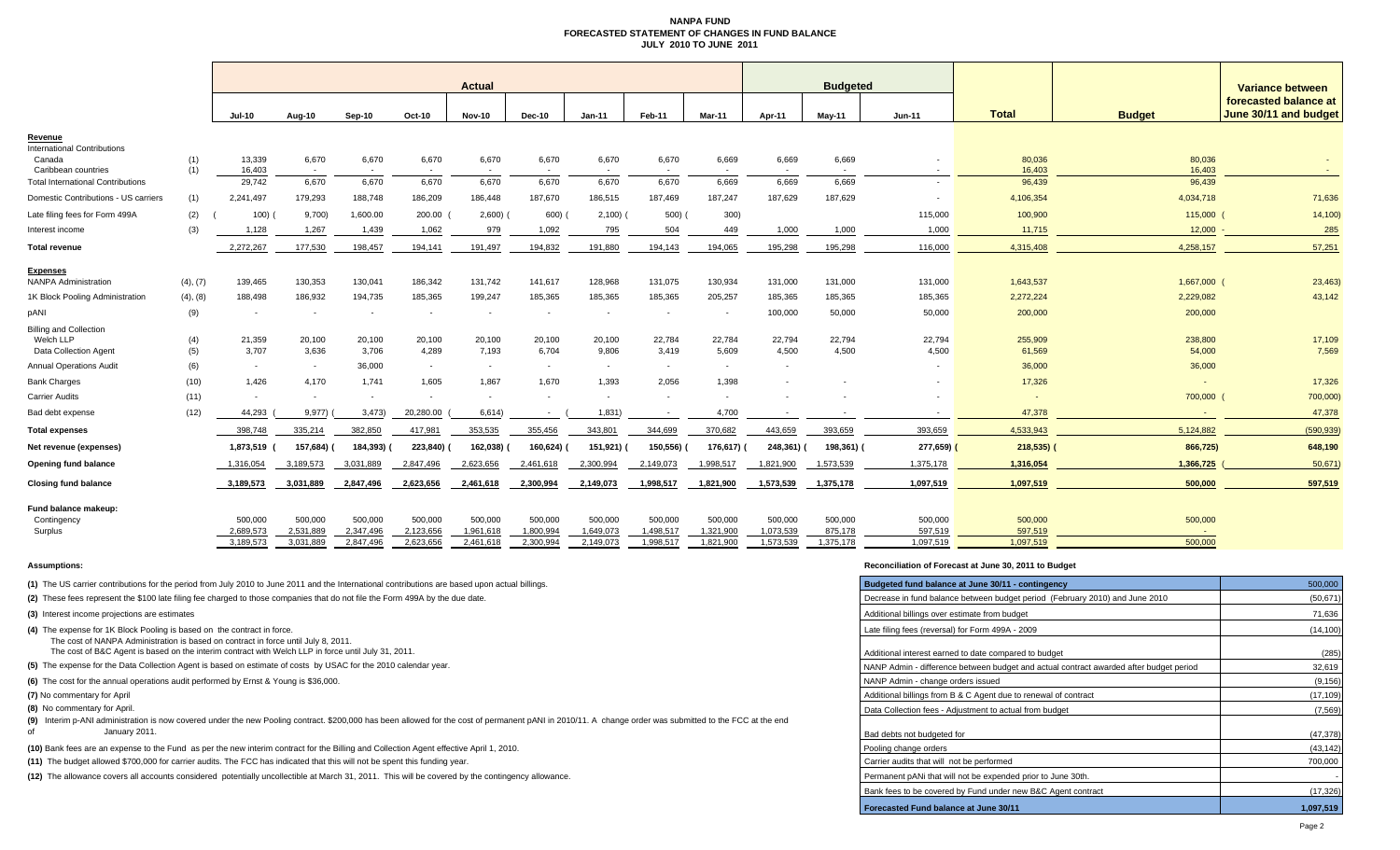#### **NANPA FUND FORECASTED STATEMENT OF CHANGES IN FUND BALANCEJULY 2011 TO JUNE 2012**

|                                                                                                                                             |            | <b>Projection</b>                 |                                   |                                   |                                   |                                   |                                   |                                   |                                 |                                |                                 |                               |                    |
|---------------------------------------------------------------------------------------------------------------------------------------------|------------|-----------------------------------|-----------------------------------|-----------------------------------|-----------------------------------|-----------------------------------|-----------------------------------|-----------------------------------|---------------------------------|--------------------------------|---------------------------------|-------------------------------|--------------------|
|                                                                                                                                             |            | <b>Jul-11</b>                     | Aug-11                            | Sep-11                            | Oct-11                            | <b>Nov-11</b>                     | Dec-11                            | Jan-12                            | Feb-12                          | Mar-12                         | Apr-12                          | May-12                        | <b>Jun-12</b>      |
| <b>Projected Revenue</b><br><b>International Contributions</b><br>Canada<br>Caribbean countries<br><b>Total International Contributions</b> | (1)<br>(1) | 6,559<br>16,241<br>22,800         | 6,559<br>$\blacksquare$<br>6,559  | 6,559<br>6,559                    | 6,559<br>$\sim$<br>6,559          | 6,559<br>6,559                    | 6,559<br>6,559                    | 6,559<br>6,559                    | 6,558<br>6,558                  | 6,558<br>6,558                 | 6,558<br>6,558                  | 6,558<br>6,558                | 6,558<br>6,558     |
| Domestic Contributions - US carriers                                                                                                        | (1)        | 2,620,882                         | 200,000                           | 200,000                           | 200,000                           | 200,000                           | 200,000                           | 200,000                           | 200,000                         | 200,000                        | 200,000                         | 200,000                       |                    |
| Late filing fees for Form 499A                                                                                                              | (2)        |                                   |                                   |                                   |                                   |                                   |                                   |                                   |                                 |                                |                                 | ٠                             | 115,000            |
| Interest income                                                                                                                             | (3)        | 1,000                             | 1,000                             | 1,000                             | 1,000                             | 1,000                             | 1,000                             | 1,000                             | 1,000                           | 1,000                          | 1,000                           | 1,000                         | 1,000              |
| Total projected revenue                                                                                                                     |            | 2,644,682                         | 207,559                           | 207,559                           | 207,559                           | 207,559                           | 207,559                           | 207,559                           | 207,558                         | 207,558                        | 207,558                         | 207,558                       | 122,558            |
| <b>Projected Expenses</b><br><b>NANPA Administration</b>                                                                                    | (4)        | 131,000                           | 201,000                           | 131,000                           | 131,000                           | 131,000                           | 131,000                           | 131,000                           | 131,000                         | 131,000                        | 131,000                         | 131,000                       | 131,000            |
| 1K Block Pooling Administration                                                                                                             | (5)        | 185,365                           | 183,490                           | 181,614                           | 181,614                           | 181,614                           | 181,614                           | 181,614                           | 181,614                         | 181,614                        | 181,614                         | 181,614                       | 181,614            |
| pANI                                                                                                                                        | (6)        | 62,289                            | 62,289                            | 62,289                            | 62,289                            | 62,289                            | 62,289                            | 62,289                            | 62,289                          | 62,289                         | 62,289                          | 62,289                        | 62,289             |
| <b>Billing and Collection</b><br>Welch LLP<br><b>Data Collection Agent</b>                                                                  | (7)<br>(8) | 22,784<br>4,917                   | 22,784<br>4,917                   | 22,784<br>4,917                   | 22,784<br>4,917                   | 22,784<br>4,917                   | 22,784<br>4,917                   | 22,784<br>4,917                   | 22,784<br>4,917                 | 22,784<br>4,917                | 22,784<br>4,917                 | 22,784<br>4,917               | 22,784<br>4,917    |
| <b>Annual Operations Audit</b>                                                                                                              | (9)        | ٠                                 | ٠                                 | 38,000                            | $\ddot{\phantom{1}}$              | ٠                                 | $\sim$                            |                                   | ٠                               | ٠                              |                                 | ٠                             |                    |
| <b>Bank Charges</b>                                                                                                                         | (10)       | 1.800                             | 1.800                             | 1,800                             | 1,800                             | 1,800                             | 1,800                             | 1.800                             | 1,800                           | 1,800                          | 1.800                           | 1,800                         | 1.800              |
| <b>Carrier Audits</b>                                                                                                                       | (11)       |                                   |                                   |                                   |                                   |                                   |                                   |                                   | 300,000                         |                                |                                 |                               | ٠                  |
| Bad debt expense (recovery)                                                                                                                 | (12)       | ٠                                 | $\blacksquare$                    | 70,000                            | $\blacksquare$                    | $\blacksquare$                    |                                   |                                   | $\blacksquare$                  | $\overline{\phantom{a}}$       | $\overline{\phantom{a}}$        | ٠                             |                    |
| <b>Total projected expenses</b>                                                                                                             |            | 408,155                           | 476,280                           | 512,404                           | 404,404                           | 404,404                           | 404,404                           | 404,404                           | 704,404                         | 404,404                        | 404,404                         | 404,404                       | 404,404            |
| Projected Net revenue (expenses)                                                                                                            |            | 2,236,527                         | 268,721) (                        | 304,845) (                        | 196,845)                          | 196,845)                          | 196,845) (                        | 196,845) (                        | 496,846)                        | 196,846) (                     | 196,846)                        | 196,846)                      | 281,846)           |
| Projected Opening fund balance                                                                                                              |            | 1,097,519                         | 3,334,046                         | 3,065,325                         | 2,760,480                         | 2,563,635                         | 2,366,790                         | 2,169,945                         | 1,973,100                       | 1,476,254                      | 1,279,408                       | 1,082,562                     | 885,716            |
| <b>Projected Closing fund balance</b>                                                                                                       |            | 3,334,046                         | 3,065,325                         | 2,760,480                         | 2,563,635                         | 2,366,790                         | 2,169,945                         | 1,973,100                         | 1,476,254                       | 1,279,408                      | 1,082,562                       | 885,716                       | 603,870            |
| Projected Fund balance makeup:                                                                                                              |            |                                   |                                   |                                   |                                   |                                   |                                   |                                   |                                 |                                |                                 |                               |                    |
| Contingency<br>Surplus                                                                                                                      |            | 750,000<br>2,584,046<br>3.334.046 | 750,000<br>2,315,325<br>3.065.325 | 750,000<br>2,010,480<br>2.760.480 | 750,000<br>1,813,635<br>2,563,635 | 750,000<br>1,616,790<br>2,366,790 | 750,000<br>1,419,945<br>2,169,945 | 750,000<br>1,223,100<br>1,973,100 | 750,000<br>726,254<br>1,476,254 | 750,000<br>529,408<br>,279,408 | 750,000<br>332,562<br>1.082.562 | 750,000<br>135,716<br>885.716 | 603,870<br>603,870 |

#### **Assumptions:**

**(1)** The contribution for July 2011 - June 2012 is based on estimated required billings per the draft budget.

**(2)** These fees represent the \$100 late filing fee charged to those companies that do not file the Form 499A by the due date.

**(3)** Interest income projections are estimates

**(4)** The cost of NANPA Administration is based on contract in force until July 8, 2011.

**(5)** The expense for the 1K Block Pooling is based on the contract in force.

<sup>(6)</sup> The cost of permanent pANI administration has been proposed via change order #19 at a total cost of \$1,040,906 which would be spread out over the remaining term of the 1K Pooling contract.

**(7)** The cost of B&C Agent is based on the cost of the interim Welch LLP contract.<br>**(8)** The expense for the Data Collection Agent is based on estimate of costs by USAC for the 2011 calendar year.

**(9)** The cost of the annual operations audit is based on the cost of the prior year's history of billing from Ernst & Young LLP

**(10)** Bank fees are an expense to the Fund.

**(11)** The budget allowed \$300,000 for carrier audits.

**(12)** The allowance covers all accounts considered potentially uncollectible. This will be covered by the contingency allowance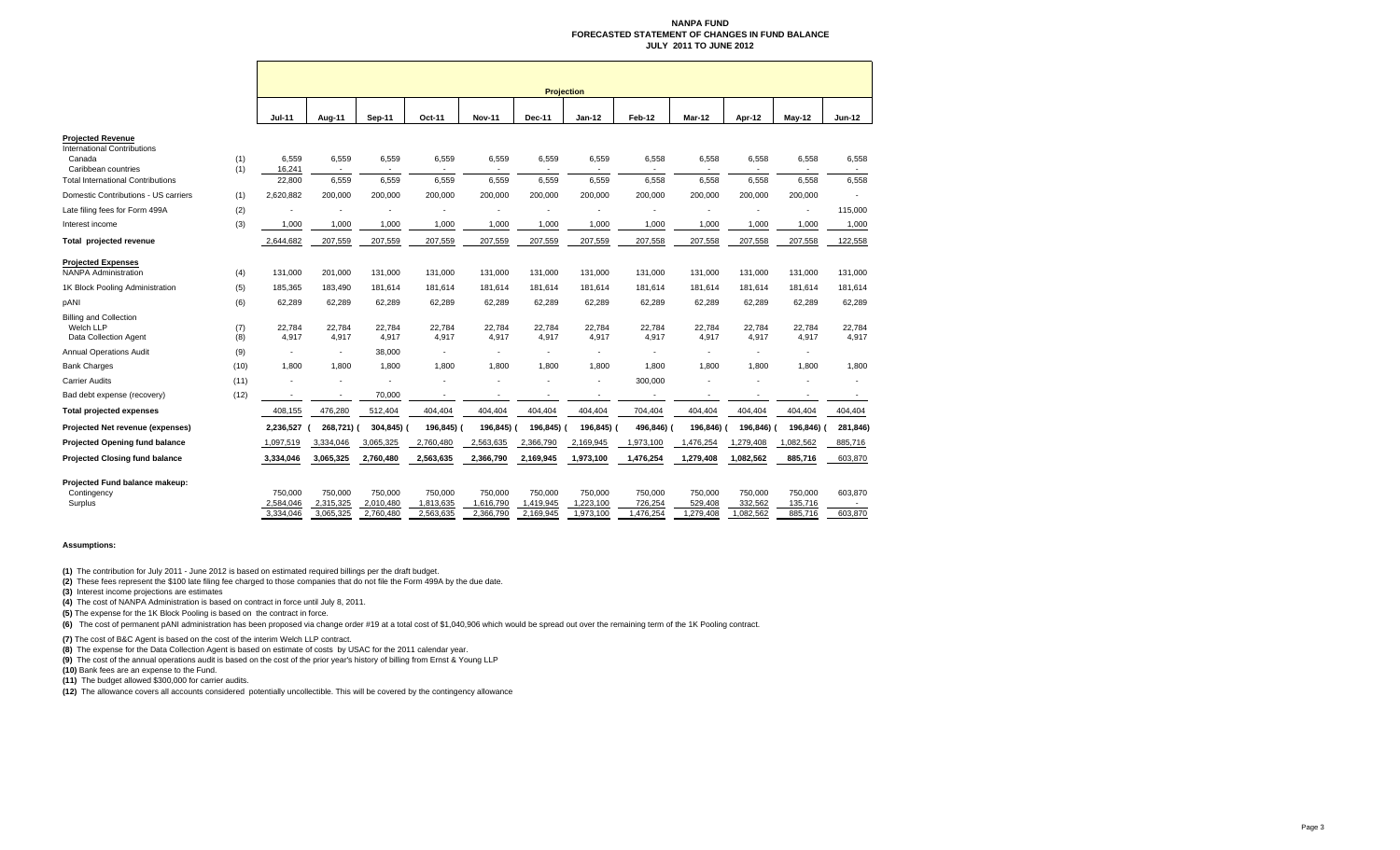#### **NANPA FUND CURRENT AND FORECASTED LIABILITIES**

|                                                        |                                                                                                                    |                  |                |                                          | Current       |               |               |         |         |               |         |         |
|--------------------------------------------------------|--------------------------------------------------------------------------------------------------------------------|------------------|----------------|------------------------------------------|---------------|---------------|---------------|---------|---------|---------------|---------|---------|
|                                                        |                                                                                                                    |                  |                |                                          | <b>Mar-11</b> | <b>Apr-11</b> | <b>May-11</b> | Jun-11  | Jul-11  | <b>Aug-11</b> | Sep-11  | Oct-11  |
|                                                        | <b>NEUSTAR - NANPA Administration contract</b>                                                                     |                  |                |                                          | 130,934       | 131,000       | 131,000       | 131,000 | 131,000 | 131,000       | 131,000 | 131,000 |
|                                                        | - Payment authorized by the FCC on March 14/11, received by Welch                                                  |                  |                |                                          |               |               |               |         |         |               |         |         |
| March 17/11                                            | February 2011<br>Change Order #20                                                                                  | 129,293<br>1,782 |                |                                          |               |               |               |         |         |               |         |         |
|                                                        | - Authorization by the FCC has not been received for payment                                                       |                  |                |                                          |               |               |               |         |         |               |         |         |
|                                                        | March 2011                                                                                                         |                  | \$             | 130,934                                  |               |               |               |         |         |               |         |         |
|                                                        |                                                                                                                    |                  | \$             | 130,934                                  |               |               |               |         |         |               |         |         |
|                                                        |                                                                                                                    |                  |                |                                          |               |               |               |         |         |               |         |         |
| <b>NEUSTAR - Block Pooling contract</b><br>March 17/11 | - Payment authorized by the FCC on March 14/11, received by Welch                                                  |                  |                |                                          | 205,257       | 185,365       | 185,365       | 185,365 | 185,365 | 183,490       | 181,614 | 181,614 |
|                                                        | February 2011                                                                                                      | \$<br>185,365    |                |                                          |               |               |               |         |         |               |         |         |
|                                                        | - Authorization by the FCC has not been received for payment<br>March 2011<br>Change order #16<br>Change order #18 |                  | \$<br>\$<br>\$ | 185,365<br>18,110<br>1,782.00<br>205,257 |               |               |               |         |         |               |         |         |
| Welch LLP - Billing & Collection Agent                 |                                                                                                                    |                  |                |                                          | 22,784        | 22,794        | 22,794        | 22,794  | 22,794  | 22,794        | 22,794  | 22,794  |
| March 17/11                                            | - Payment authorized by the FCC on March 14/11, received by Welch                                                  |                  |                |                                          |               |               |               |         |         |               |         |         |
|                                                        | February 2011                                                                                                      | 22,784           |                |                                          |               |               |               |         |         |               |         |         |
|                                                        | - Authorization by the FCC has not been received for payment                                                       |                  |                |                                          |               |               |               |         |         |               |         |         |
|                                                        | March 2011                                                                                                         |                  | \$             | 22,784                                   |               |               |               |         |         |               |         |         |
|                                                        |                                                                                                                    |                  | \$             | 22,784                                   |               |               |               |         |         |               |         |         |
| <b>USAC - Data Collection Agent</b>                    |                                                                                                                    |                  |                |                                          | 10,109        | 4,500         | 4,500         | 4,500   | 4,917   | 4,917         | 4,917   | 4,917   |
| 4/11                                                   | - Payment authorized by the FCC on Feb 23/11, received by Welch March                                              |                  |                |                                          |               |               |               |         |         |               |         |         |
|                                                        | January 2011                                                                                                       | 3,419            |                |                                          |               |               |               |         |         |               |         |         |
|                                                        | - Authorization by the FCC has not been received for payment<br>February 2011<br>March 2011 (estimate)             |                  | \$             | 5,194<br>4,915<br>10,109                 |               |               |               |         |         |               |         |         |
| <b>Carrier audits</b>                                  |                                                                                                                    |                  |                |                                          |               |               |               |         |         |               |         |         |
|                                                        |                                                                                                                    |                  |                |                                          |               |               |               |         |         |               |         |         |
| 10/11                                                  | Ernst & Young LLP- Annual operations audit<br>- Payment authorized by the FCC on Jan 11/11, received by Welch Feb  |                  |                |                                          |               |               |               |         |         |               |         |         |
|                                                        | December 2010                                                                                                      | 36,000           | -\$            |                                          |               |               |               |         |         |               |         |         |
| <b>NEUSTAR - pANI administration</b>                   |                                                                                                                    |                  | \$             | $\sim$                                   |               | 100,000       | 50,000        | 50,000  | 62,289  | 62,289        | 62,289  | 62,289  |
|                                                        |                                                                                                                    |                  |                |                                          |               |               |               |         |         |               |         |         |

**Total** 404,490 402,614 369,084 443,659 393,659 393,659 406,365 404,490 402,614 402,614